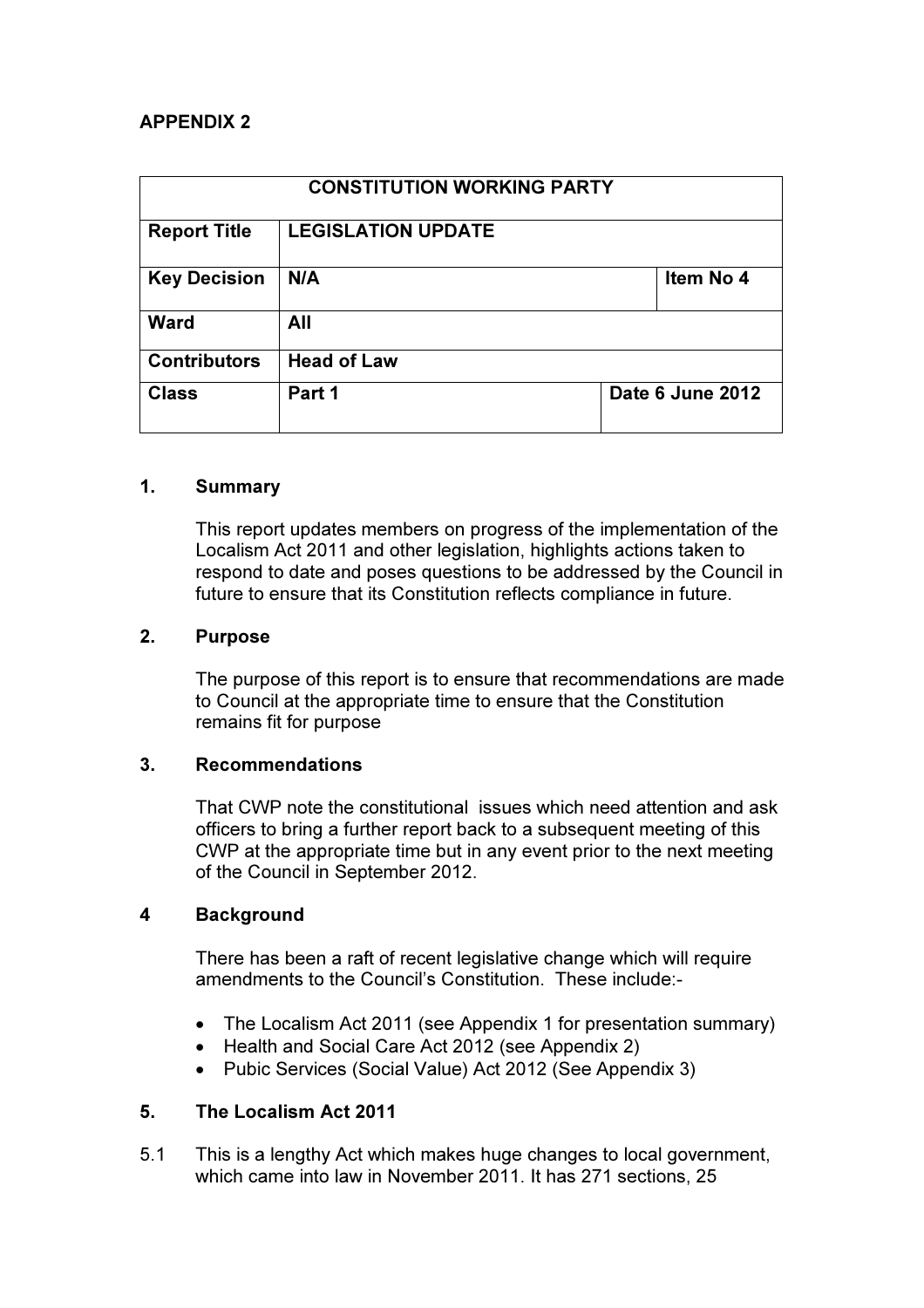schedules and 142 regulation making powers and is being given practical force through a series of commencement orders, regulations and statutory guidance. Some of the key features and the state of implementation are very briefly listed below:-

- A new power of general competence in force now
- Changes to the permissible models of political governance model in force now
- Clarification of the law on pre-determination in force now
- The introduction of a new ethical framework to be effective from 1.7.12, some regulations still awaited.
- Provisions relating to pay accountability in force now.
- Requirement for Council Tax referendum if Council Tax exceeds Secretary of State "principles"
- Community right to challenge through which community, voluntary or employee bodies have the right to express an interest in providing a local authority service. – sections in force with regulations to make operational laid on  $21<sup>st</sup>$  May 2012 alongside draft statutory quidance to be effective from 27<sup>th</sup> June 2012.
- Assets of community value a new duty to maintain a list of assets of community value, with a procedure to be implemented before a disposal may be effected – in force new but awaiting regulations to make operational.
- Neighbourhood planning all in force now save provisions relating to referendums, with regulations in place.
- Housing changes to allow local authorities to choose "qualifying" persons for allocation policy; flexible tenancies; self financing – in force now.
- London transfer of regeneration functions etc to Mayor of London – partly in force now.
- 5.2 The Council has already made some changes to comply with the Localism Act 2011. For example in March this year, the Council approved a pay policy statement for 2012/13, as it was bound by law to do before 1st April 2012. Also, there appears elsewhere on this agenda a report which sets out a proposal for a new ethical framework which is designed to comply with the requirement to have a new code of conduct and procedure for handling complaints of breach from 1<sup>st</sup> July 2012.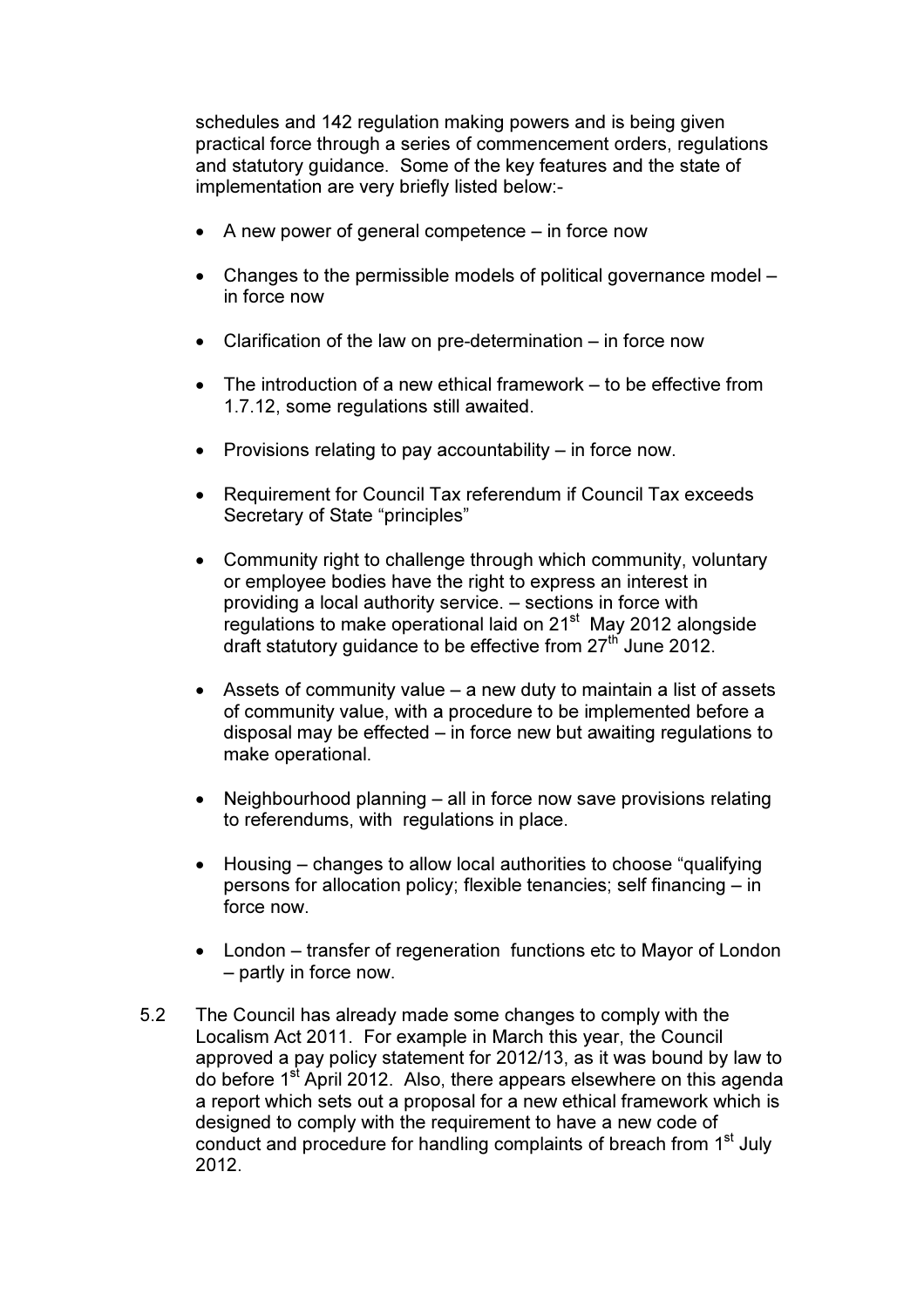- 5.3 Other changes may require the Council to adopt new procedures but will not require major constitutional change. The new power of competence, the provisions on housing and on London exemplify this.
- 5.4 Some new provisions will need changes to the Council's Constitution, (or at least to be considered in relation to the schemes of delegation) but there are no regulations in place to allow this to happen yet. For example, the provisions relating to assets of community value require regulation and statutory guidance but at the time of writing these had not been published.
- 5.5 Included in the Council's Constitution are several provisions where the Council has anticipated the impact of the Localism Act. For example, the Act is explicit that there must be a Scrutiny Officer with functions defined by law and there are already provisions in the Council's Constitution for the councillor call for action.

## 6 Localism Act Issues

6.1 Some provisions will require changes to the Constitution and/or schemes of delegation.

#### Flood management

6.2 The Act requires that those authorities who are lead flood management authorities, like Lewisham, ensure that there is an overview and scrutiny body which has the function of reviewing and scrutinising the exercise by risk management authorities of flood risk management or coastal erosion risk management functions affecting the area. Council will need to decide which overview and scrutiny body is to fulfil this function and amend its terms of reference.

## Petition scheme

6.3 The Act abolishes the requirement to have a petition scheme, which is currently reflected in the Council's Constitution. Members will need to decide whether they wish to continue with that petition scheme, discontinue it or modify it in some way.

## Co-option scheme

6.4 The Localism Act 2011 allows for co-opted members to be allowed to vote on overview and scrutiny bodies if the Council has adopted a cooption scheme. The Council does not have such a scheme at present and may wish to consider whether it wishes this to remain the case.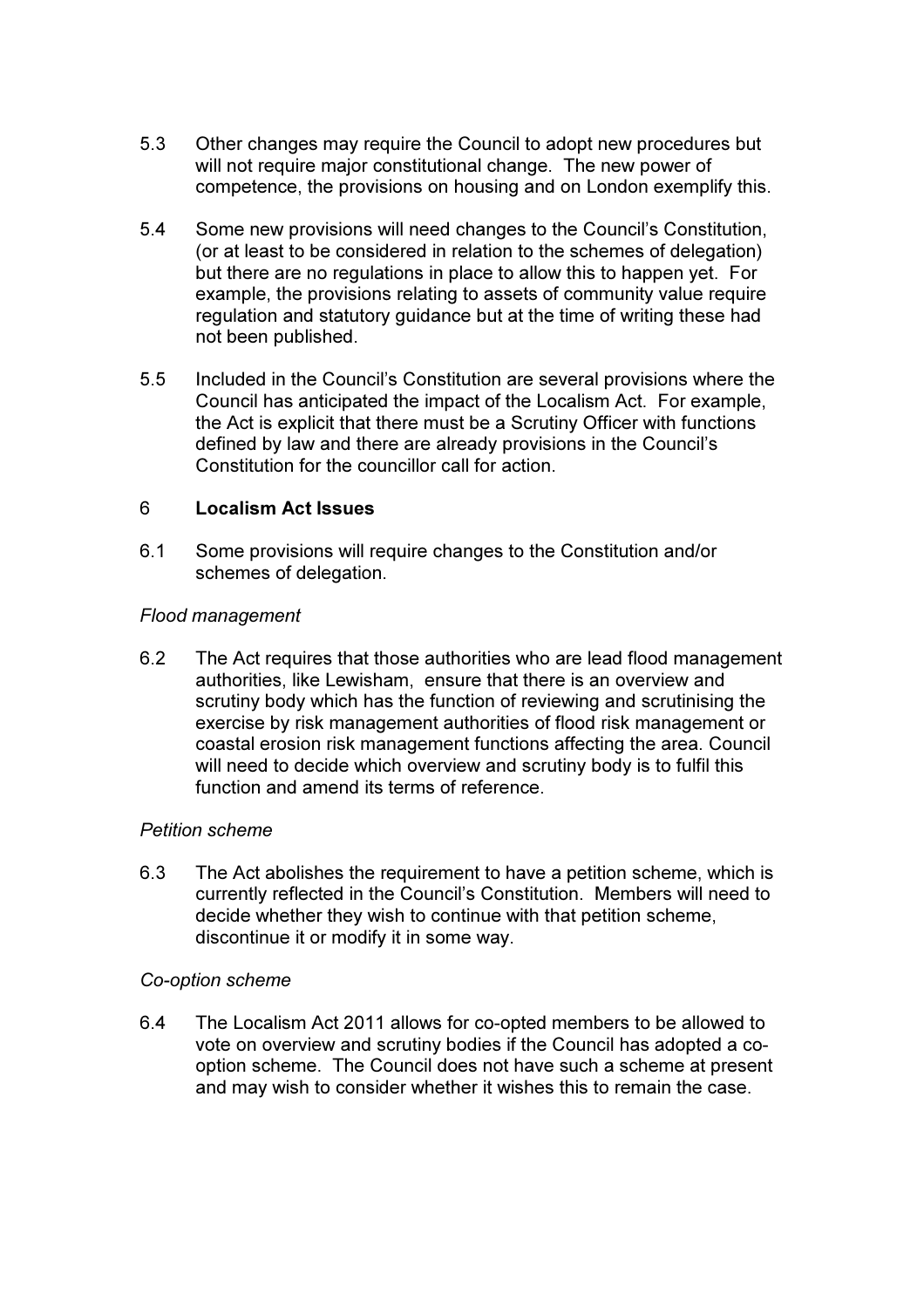## Community right to challenge

- 6.5 The regulations and statutory guidance relating to the community right to challenge have been published as recently as 21 May and will be effective from  $27<sup>th</sup>$  June, provided parliamentary approval is forthcoming before then as is expected. The community right to challenge allows community, voluntary and employee bodies to express an interest in providing relevant Council services. Though certain services are excluded by regulation, (mainly health services or those services provided to named persons with complex individual health or social care needs), the regulations and statutory guidance set out the criteria for rejection of an expression. These include Insufficient information to demonstrate that the organisation has:-
	- Sufficient financial resources
	- Capability to provide or assist in the provision of the service.
	- Identified the service and the geographical area to which their expression of interest relates
	- Identified the outcomes to be achieved and how they will promote the social environmental or economic wellbeing of the area, and
	- How they will meet users' needs
- 6.6 An expression of interest may be made at any time unless the Council has published a period for expressions of interest outside which it may refuse to consider any expression. A decision will need to be made about whether this is appropriate and if so when, but this is not a constitutional matter.
- 6.7 The Council may only reject an expression of interest on grounds set out in the regulations or statutory guidance. This includes:-
	- failure to comply with the Act or Guidance
	- failure to provide adequate information in the expression
	- unsuitability to provide the service (based on the requirements for information to be set out in the expression)
	- where a decision has been made and evidenced in writing to stop the service provision
	- the service is subject to a procurement exercise already
	- negotiations are in train with a third party to provide the service
	- the Council has published its intention to consider the provision of the service by an employee body
	- the expression is vexatious or frivolous
	- acceptance would be likely to lead to a breach of the law/statutory duty
- 6.8 If an expression of interest is accepted, then the Council has no choice but to conduct a procurement exercise in accordance with existing law even if there was no previous intention to externalise the service. This does not mean that the organisation submitting the expression of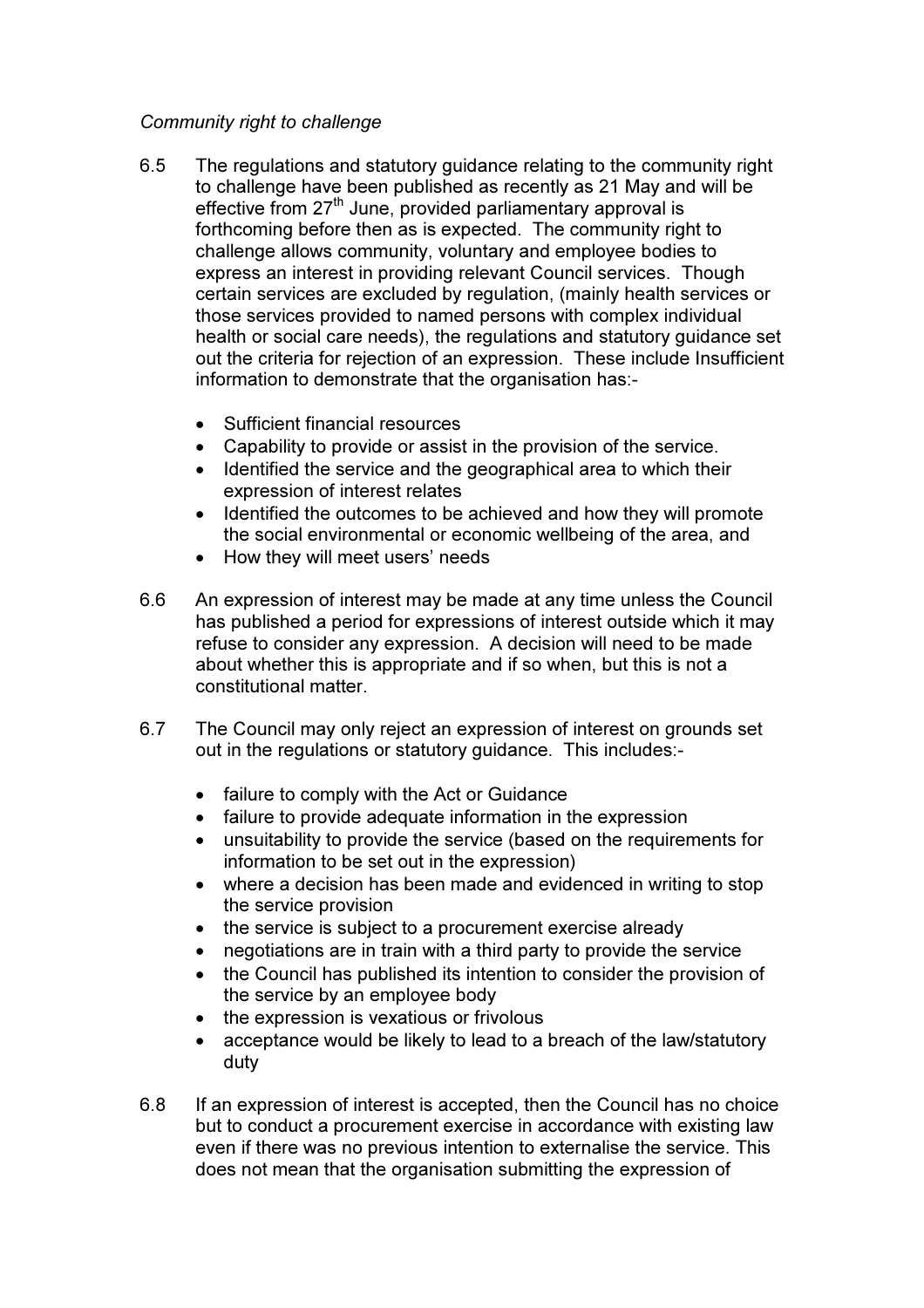interest will be successful in that exercise, merely that the Council must conduct it.

- 6.9 The statutory guidance sets out procedural matters for timescales and the procurement exercise, including consideration of social value in the decision whether to award, timing of decision notices etc.
- 6.10 These provisions and those contained in the Public Services (Social Value) Act 2012 (which is summarised at Appendix 2) mean that a new set of contract procedure rules will be required. Work has begun to revise the existing procedure now that the law is clear and the draft statutory guidance available. A report will be available for submission to the CWP in time for a detailed report to be submitted to full Council in September 2012.
- 6.11 In the meantime if an expression of interest is received it is proposed that decisions required to ensure compliance with the community right to challenge be delegated to the ED Resources and Regeneration on advice from the Head of Law. This is generally a matter for the Mayoral Scheme of Delegation.

#### Neighbourhood planning

- 6.12 The provisions relating to neighbourhood planning are summarised at Appendix 1. Regulations are in place save those which will relate to referenda in this context. The regulations relate to applications to become a neighbourhood area, designation as a neighbourhood forum and the procedures pertaining to both. They also relate to the procedure for the adoption of a neighbourhood development plan and orders. Officers are working up those procedures in detail but the most relevant point for members to consider at this juncture is who should be responsible for decisions in relation to neighbourhood planning.
- 6.13 There have been no new regulations relating to the responsibility for planning functions, so it appears that the responsibility for planning matters remains split between the Mayor and Council as now. Members are however asked to give consideration as to whether matters relating to neighbourhood planning should be reserved to members explicitly and not delegated to officers.

#### Assets of community value

6.14 There are very detailed provisions relating to the requirement to maintain a register of assets of community value and the procedures which must be followed before such an asset may be disposed of. These are summarised in Appendix 1. However operational regulations and guidance are awaited and these will be dealt with in a subsequent report to CWP. They may not be available until October 2012. In the meantime, officers are making preparations for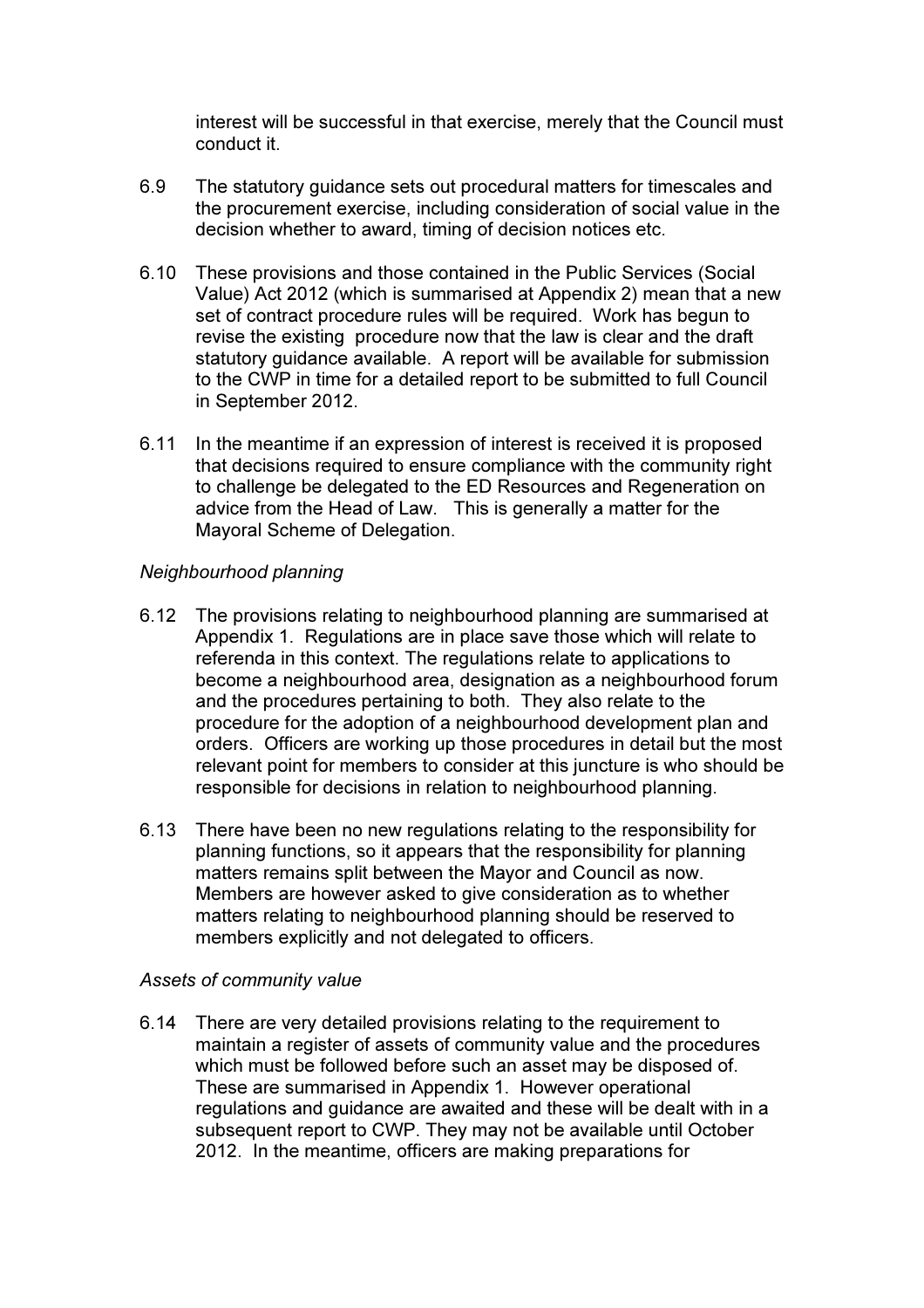implementation of new procedures so far as is possible without the detailed regulations.

## Joint committees

6.15 On  $4<sup>th</sup>$  May 2012 regulations were published which deal with the power of Councils and their executives to form joint committees. They appear to offer more flexible arrangements for the discharge of functions by another authority and/or its executive. The implications of these regulations on the Council's current arrangements seems minimal at this stage, but a further report will deal with their impact in due course. They appear to accommodate the situation, previously not allowed, that an executive may wish to delegate the discharge of its functions to another authority which does not have executive arrangements.

# 7 Health and Social Care Act 2012

7.1 The main provisions of the Act are summarised in Appendix 2. In respect of constitutional matters, the two most significant elements of the Act are the requirement to establish Health and Wellbeing Boards and the transfer of public health functions to the Council.

# Health and Wellbeing Boards (HWBs)

- 7.2 There is to be a new duty on local authorities to establish a Health and Wellbeing Board for its area. It comes into effect in April 2013. The Act provides that the HWB consist of :-
	- 1. At least one councillor of the authority who is nominated by the Mayor (and may include the Mayor)
	- 2. The Council's director of adult services
	- 3. The Council's director of children's services
	- 4. The Council's director of public health
	- 5. A representative of the Local Healthwatch organisation for the area
	- 6. A representative of each relevant clinical commissioning group and
	- 7. Such other persons or representatives of such other persons as the Council thinks appropriate
- 7.3 This means that the Mayor can nominate whichever councillors he chooses (under (1) above) and the Council must appoint them; and the Council can appoint whichever people, councillors or otherwise, it chooses under (7), subject only to the Council's own constitutional requirements, which the Council is free to specify.
- 7.4 In addition the Board can appoint such other persons as it considers appropriate and a person may represent more than one clinical commissioning group on the Board if the Board agree.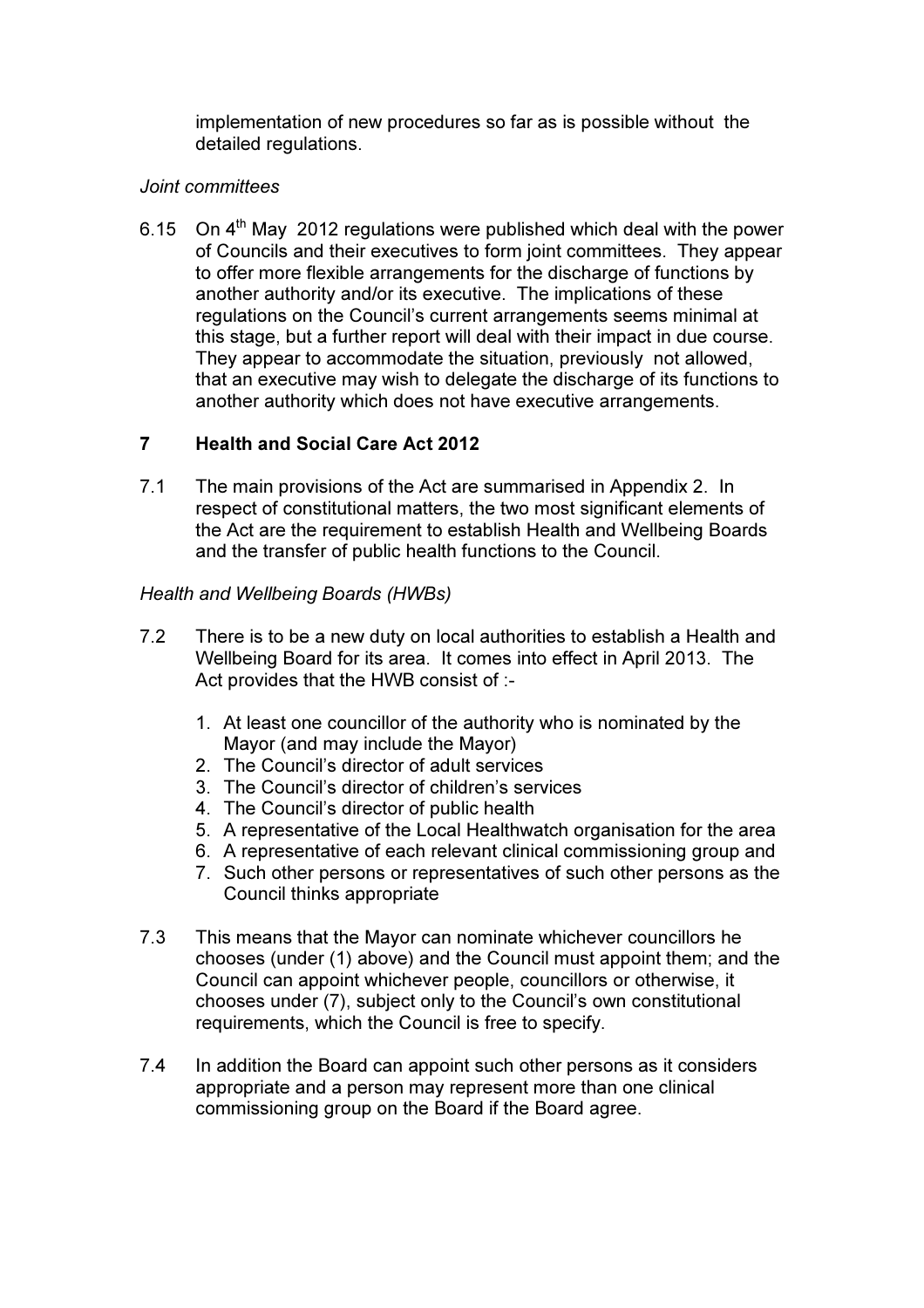- 7.5 After the Board is established the local authority must consult the HWB before the Council may make another appointment. This does not apply to Mayoral nominations.
- 7.6 The HWB is to be a committee of the Council as if established under Section 102 Local Government Act 1972 unless there are regulations disapplying provisions that would apply to other committees.
- 7.7 There is a great deal of flexibility in these provisions, and members will need to make a decision about the constitution of the HWB.

#### Functions of the HWB

- 7.8 The HWB:-
	- Must encourage persons who arrange for the provision of any health or social services in the area to work in an integrated manner, for the purpose of advancing the health and wellbeing of the area
	- Must provide such advice, assistance or other support as it thinks appropriate for the purpose of encouraging the making of arrangements under Section 75 NHS Act 2006 in connection with the provision of such services
	- May encourage persons who arrange for the provision of health related services in its area to work closely with the HWB
	- Must prepare joint strategic needs assessments (as set out in Section 116 Local Government Public Involvement in Health Act 2007), in respect of which the Council and each partner clinical commissioning group will prepare a strategy for meeting the needs included in the assessment by the exercise of the functions of the Council, the NHS Commissioning Board or the clinical commissioning groups
	- May give its opinion to the Council on whether the Council is discharging its duty to have regard to any joint strategic needs assessment (under Section 116 Local Government Public Involvement in Health Act 2007) and any joint health and wellbeing strategy prepared (under Section 116A Local Government and Public Involvement in Health Act 2007) in the exercise of its functions
	- May exercise any functions that are exercisable by the Council, and the Council may arrange for the exercise of such functions by the HWB, save that the HWB may not exercise the Council's functions under Section 244 NHS Act 2006 (statutory consultee in relation to substantial variations in service etc)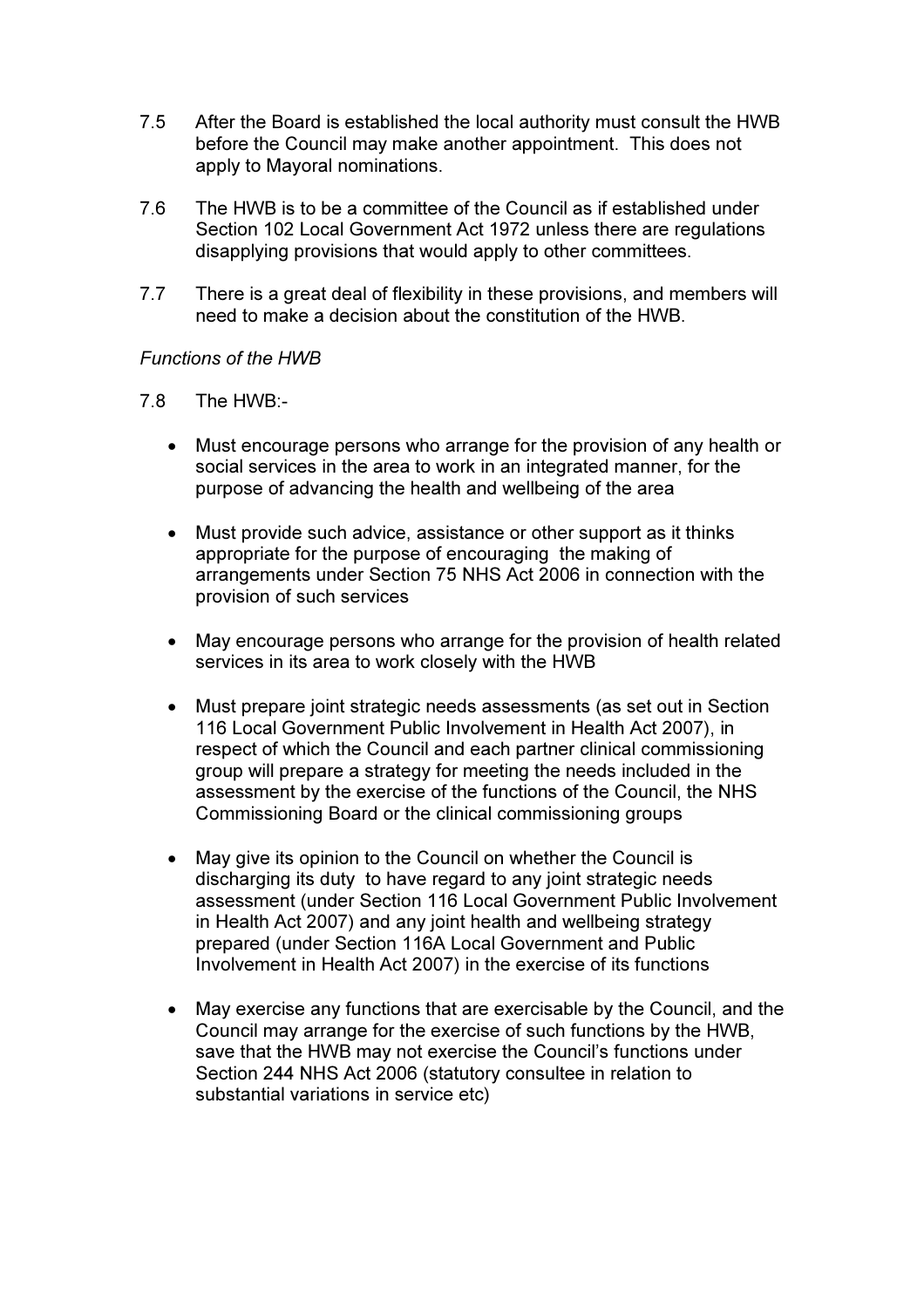## NHS Commissioning Board participation in HWB

7.9 Where the HWB is preparing a joint strategic needs assessment or a joint health and wellbeing strategy, the NHS Commissioning Board must appoint a representative to join the HWB to participate in its preparation. If the HWB is considering a matter that relates to the exercise or proposed exercise of the commissioning functions of the NHS Commissioning Board, the NHS Commissioning Board will appoint a representative to participate in consideration of that matter if the HWB so requests.

## Joint arrangements

7.10 Two or more HWBs may make arrangements to exercise any of their functions jointly, or by a joint sub-committee, or may appoint a joint sub committee to advise them on any matter.

## Supply of information to HWB

- 7.11 For the purposes of assisting it in the performance of its functions, a HWB may request such information as may be specified in the request from the following people who must comply with the request:-
	- The Council
	- Any representative of the Local Healthwatch organisation on the HWB
	- Any representative of a clinical commissioning group on the HWB
	- Any person appointed by the Council other than by Mayoral nomination
	- Any other person appointed to the Board by the Board
- 7.12 Such information may only be used by the HWB to enable or assist it to perform its functions and must relate to a function of the person of whom the request is made, or a person in respect of whom that person exercises a function.

## A Shadow Health and Wellbeing Board

7.13 The Council already operates a shadow health and wellbeing board on which sit those people set out in Appendix 2. This accords with best practice in preparations for the implementation of the Act. The Council will have to decide whether to formalise these arrangements in its constitution, both in the interim until implementation of the Health and Social Care Act, and after. The Healthier Communities Select Committee is considering a report on the work of the Shadow Health and Wellbeing Board on  $30<sup>th</sup>$  May and any views will be available for the meeting of CWP.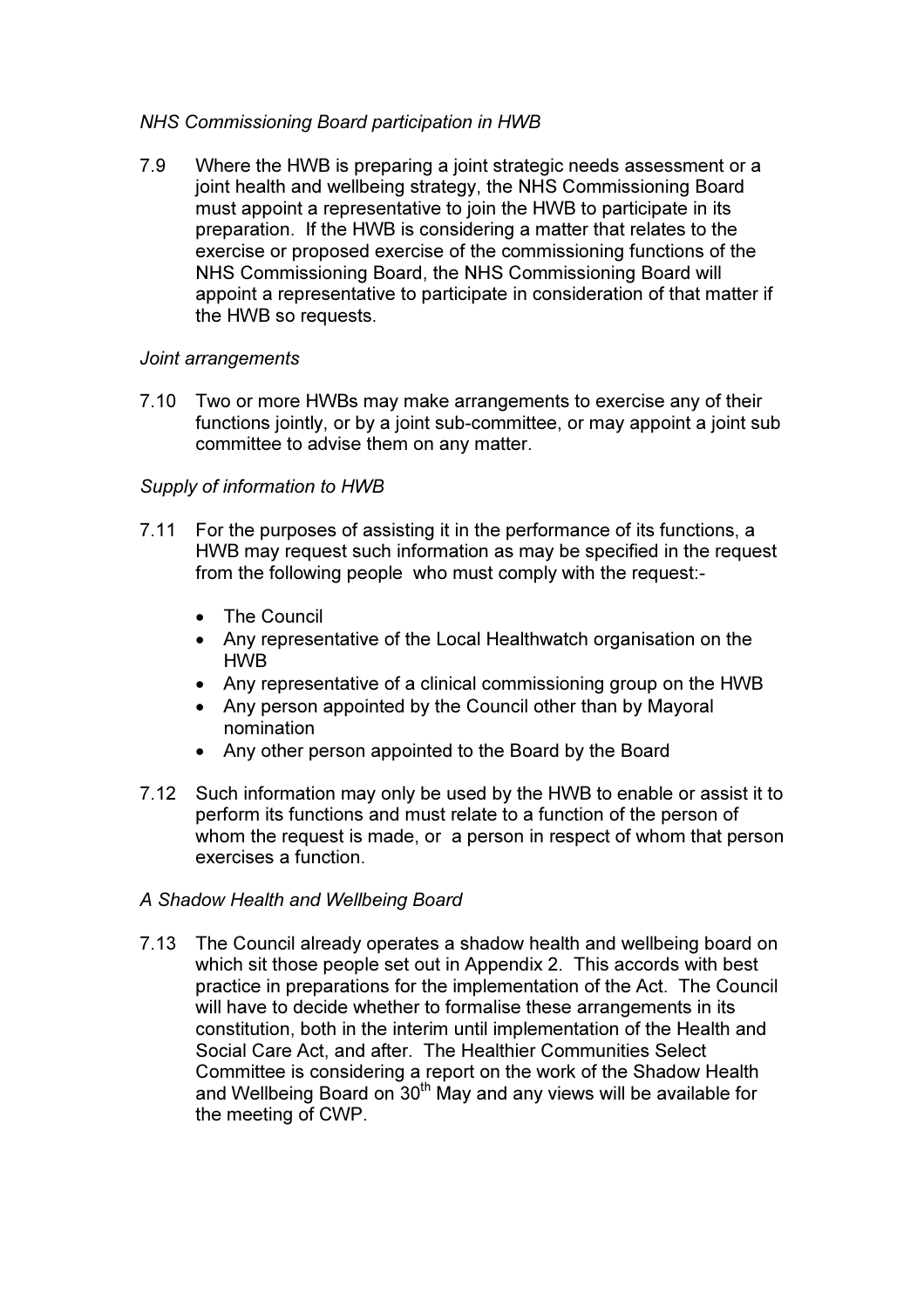## The transfer of public health functions

- 7.14 Public health functions which were previously the responsibility of Primary Care Trusts will transfer to the local authority in April 2013. The Act provides that a local authority, acting jointly with the Secretary of State must appoint an officer to be known as the director of public health. Among the responsibilities of the director of public health will be a requirement to produce an annual report on the health of the people in the area. The report must be published by the Council. There is likely to be guidance to which the Council must have regard in relation to the appointment of the director and the discharge of their public health functions.
- 7.15 Constitutional arrangements will need to be drafted dealing with such matters as:-
	- (1) the composition, terms of reference and rules of procedure for the HWB
	- (2) the appointment and dismissal procedures for the director of public health recognising him/her as a statutory officer with statutory functions
	- (3) schemes of delegation in relation to public health matters
	- (4) arrangements for the scrutiny of health functions, and the relationship of scrutiny bodies with the HWB

# 8 Effecting changes

- 8.1 This report brings together some strands of constitutional change which will need to be made over the next few months. Some, like those relating to the community right to challenge and the new ethical framework, are more imminent than others. Given the scale and pace of change, this report is not exhaustive. It simply sets out some of the key areas that are known now and urges members to give consideration to them. Officers propose that a report be submitted to full Council in June to effect changes to the ethical framework and to facilitate decision making in respect of the community right to challenge on a temporary basis from 27<sup>th</sup> June
- 8.2 Thereafter it is proposed that a much fuller report be prepared for the September meeting of Council to move constitutional changes on to reflect the changing legislative landscape. At that point new contract procedure rules to implement the community right to challenge should have been finalised for submission to Council and other matters referred to in this report may be dealt with.
- 8.3 It may also be that the regulations and guidance about other elements requiring constitutional change will be available in time for that meeting,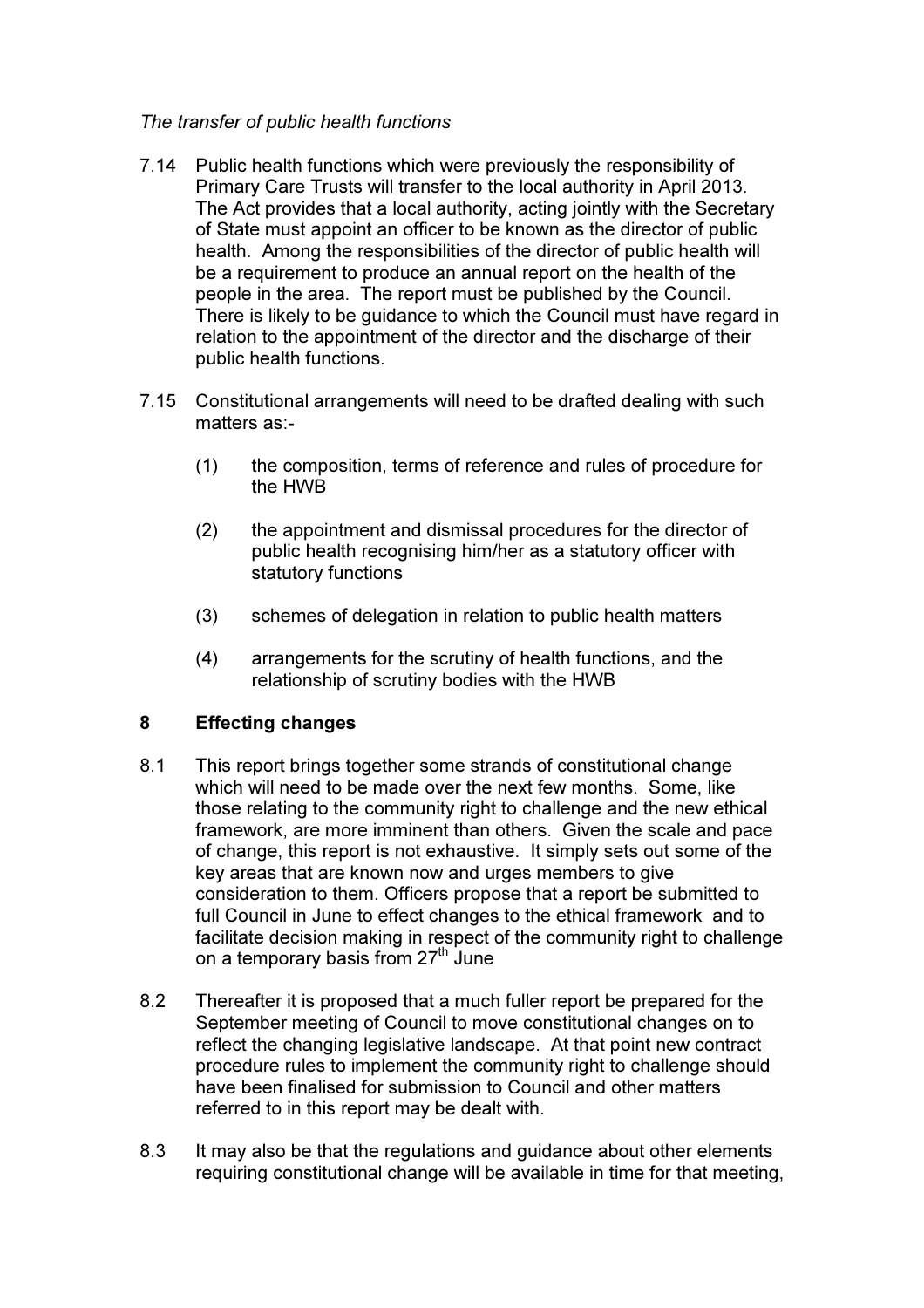but if not, it may be that there will need to be a series of reports to CWP and full Council over the coming year requesting piecemeal amendment to the Council's constitutional arrangements as regulations and statutory guidance come into effect.

## 9 Legal implications

- 9.1 Changes to the Council's constitution are a matter for full Council through the role of the CWP is to advise the Council on any amendments.
- 9.2 The main legal implications are contained in the body of the report.
- 9.3 The Constitution must comply with the provisions of the Local Government Act 2000 as amended by the Localism Act and contain statutory elements set out in primary and secondary legislation. The report is designed to ensure compliance.
- 9.4 Where changes are necessary to schemes of delegation to reflect new law, the responsibility for amending them will rest either with the Mayor or the Council depending on whether the matter is an executive or nonexecutive function. Save for regulations dealing with joint arrangements between Councils, there are no new functions regulations amending executive and non-executive responsibilities, and the procedures for amending schemes of delegation set out in the constitution currently will apply unless and until any further regulations are made..

## 10 Financial implications

There are no specific financial implications arising from this report

## 11 Equalities implications

- 11.1 The Equality Act 2010 (the Act) brings together all previous equality legislation in England, Scotland and Wales. The Act includes a new public sector equality duty (the equality duty or the duty), replacing the separate duties relating to race, disability and gender equality. The duty covers the following nine protected characteristics: age, disability, gender reassignment, marriage and civil partnership, pregnancy and maternity, race, religion or belief, sex and sexual orientation.
- 11.2 In summary, the Council must, in the exercise of its functions, have due regard to the need to:
	- eliminate unlawful discrimination, harassment and victimisation and other conduct prohibited by the Act.
	- advance equality of opportunity between people who share a protected characteristic and those who do not.